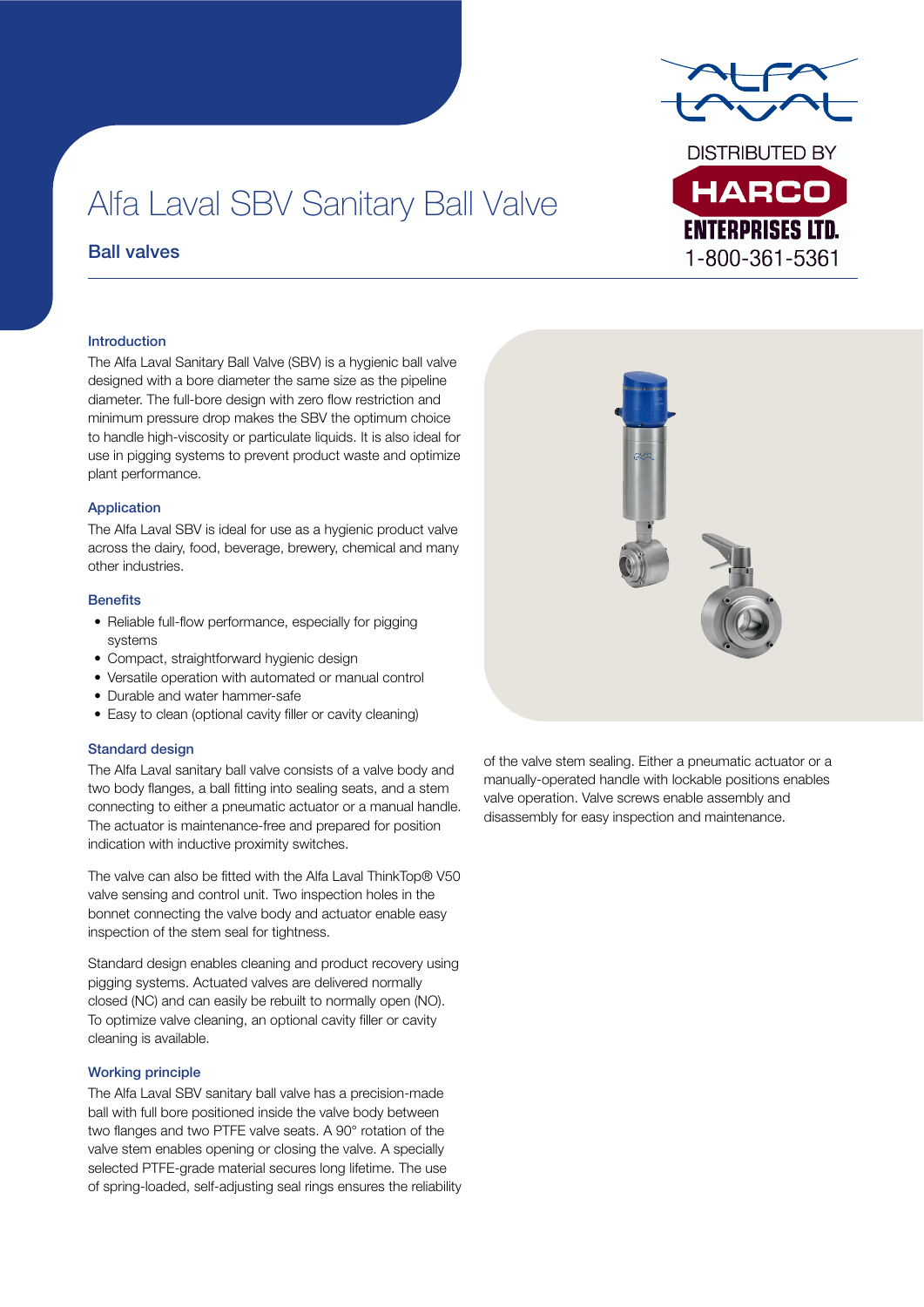## TECHNICAL DATA

| Temperature range             |                                                                                                                                                                                              |
|-------------------------------|----------------------------------------------------------------------------------------------------------------------------------------------------------------------------------------------|
| Ambient (air):                | $+4^{\circ}$ C to $+45^{\circ}$ C                                                                                                                                                            |
| Operating (medium dependent): | +0 $\rm{^{\circ}C}$ to +95 $\rm{^{\circ}C}$                                                                                                                                                  |
|                               | $E$ PDM +140 $^{\circ}$ C                                                                                                                                                                    |
|                               | PTFE $+130^{\circ}$ C                                                                                                                                                                        |
| Steralization (SIP 30 min):   | $NBR + 100^{\circ}C$                                                                                                                                                                         |
|                               | $FPM + 140^{\circ}C$                                                                                                                                                                         |
|                               | $Q + 90^{\circ}C$                                                                                                                                                                            |
| Pressure                      |                                                                                                                                                                                              |
| Max. product pressure:        | 16 bar                                                                                                                                                                                       |
| Min. product pressure:        | Full vacuum                                                                                                                                                                                  |
| Pressure range                |                                                                                                                                                                                              |
| Working pressure:             | 16 bar                                                                                                                                                                                       |
| Cleaning pressure:            | 3 bar                                                                                                                                                                                        |
| <b>ATEX</b>                   |                                                                                                                                                                                              |
| Classification:               | II 2 G D <sup>1</sup>                                                                                                                                                                        |
|                               | <sup>1</sup> This equipment is outside the scope of the directive 2014/34/EU and must not carry a separate CE marking according to the directive as the equipment has no own ignition source |

| еа<br>ЯТЕ. | . מור<br>~~<br>・ハーレ<br>$\sim$ $\sim$ $\sim$ |
|------------|---------------------------------------------|
|            |                                             |

## PHYSICAL DATA

| <b>Materials</b>            |                                     |
|-----------------------------|-------------------------------------|
| Product wetted steel parts: | 1.4404 (316L)                       |
| Other steel parts:          | 1.4307 (304)                        |
| External surface finish:    | Semi-bright (blasted)               |
| Internal surface finish:    | Bright (polished), $Ra < 0.8 \mu m$ |
| Product wetted seals:       | <b>EPDM</b>                         |
| Other seals:                | <b>NBR</b>                          |



Note! If welding both flanges, ensure that the flanges can be moved axially 30-40 mm depending on size to allow for valve maintenance (see manual for further details). Actuated valves are delivered NC (normally closed) and are easily rebuilt to NO (normally open). See

manual for further details.

## **Options**

- Male parts or clamp liners in accordance with required standard.
- Actuator for mounting of the Alfa Laval.: IndiTop, ThinkTop or ThinkTop Basic.
- Cavity cleaning connections, (ISO 228 G½).
- Cavity fillers (encapsulating valve seats).
- Handle and bracket for inductive proximity switches (manual valves).
- Product wetted elastomer seals of NBR, Q or FPM.

## Dimensions (mm)

#### Cavity cleaning connections (optional)



Figure 1. DN/OD 25 - 63.5 /DN 25-65



Figure 2. DN/OD 76.1 - 101.6 /DN 80–100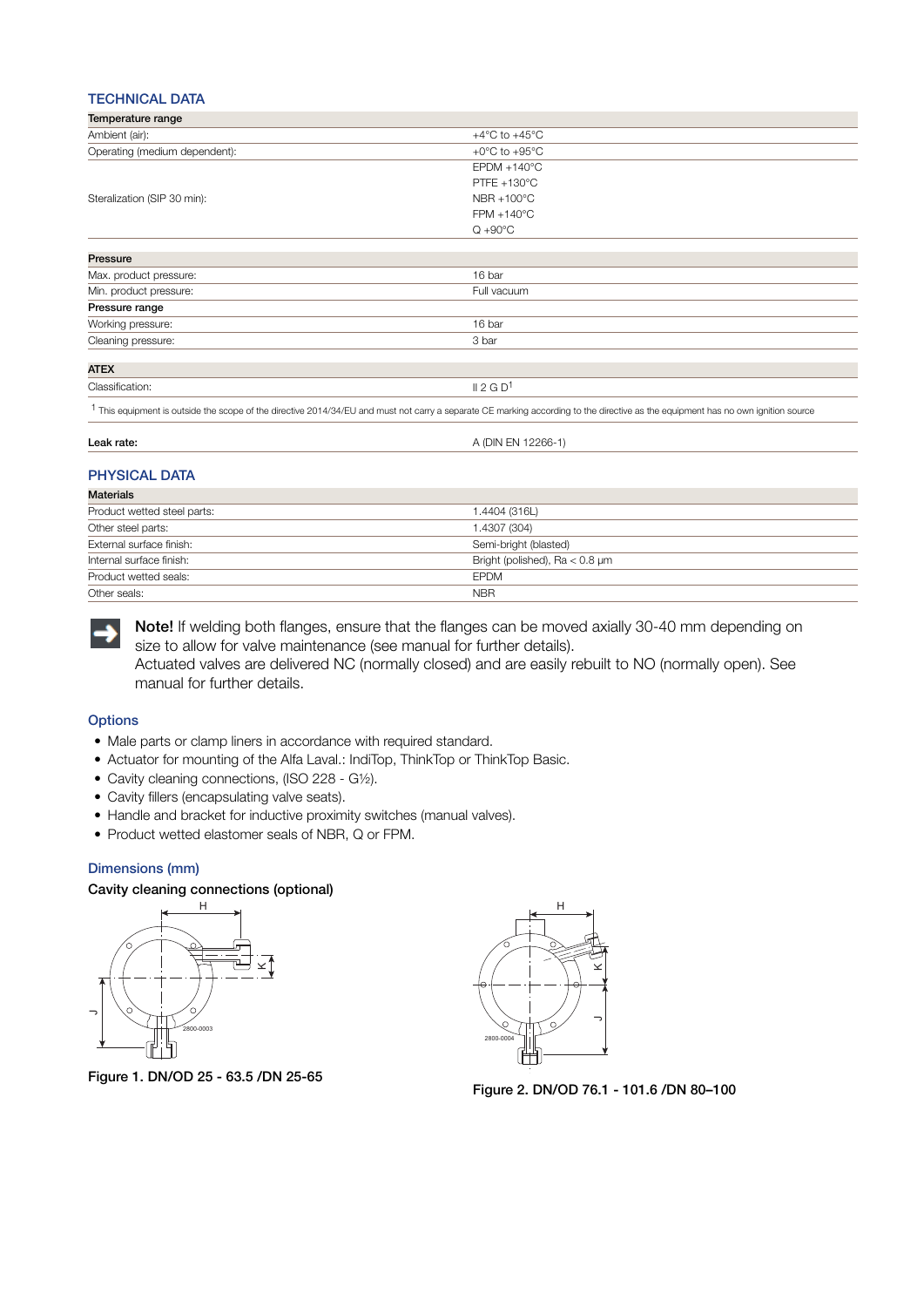

Figure 3. SBV manual



Figure 4. SBV with actuator



Figure 5. SBV with actuator for ThinkTop

| <b>Size</b>    | Inch tube |       |       |       |       |                |                 |       |       |                |              |                |
|----------------|-----------|-------|-------|-------|-------|----------------|-----------------|-------|-------|----------------|--------------|----------------|
|                | DN/OD     | DN/OD | DN/OD | DN/OD | DN/OD | DN/OD          | <b>DIN tube</b> |       |       |                |              |                |
|                | 25        | 38    | 51    | 63.5  | 76.1  | 101.6          | DN 25           | DN 40 | DN 50 | DN 65          | <b>DN 80</b> | <b>DN 100</b>  |
| Α              | 74        | 95    | 110   | 130   | 159   | 195            | 74              | 95    | 110   | 130            | 159          | 195            |
| OD             | 25        | 38    | 51    | 63.5  | 76.1  | 101.6          | 29              | 41    | 53    | 70             | 85           | 104            |
| ID             | 21.8      | 34.8  | 47.8  | 60.3  | 72.9  | 97.6           | 26              | 38    | 50    | 66             | 81           | 100            |
|                | 1.6       | 1.6   | 1.6   | 1.6   | 1.6   | $\overline{2}$ | 1.5             | 1.5   | 1.5   | $\overline{2}$ | 2            | $\overline{2}$ |
| B              | 93        | 103   | 113   | 125   | 163   | 220            | 93              | 103   | 113   | 125            | 163          | 220            |
| С              | 180       | 180   | 180   | 180   | 180   | 291            | 180             | 180   | 180   | 180            | 180          | 291            |
| D              | 117       | 125   | 135   | 145   | 156   | 206            | 117             | 125   | 135   | 145            | 156          | 206            |
| Ε              | 104       | 104   | 104   | 104   | 104   | 129            | 104             | 104   | 104   | 104            | 104          | 129            |
| F              | 307       | 315   | 324   | 335   | 346   | 395            | 307             | 315   | 324   | 335            | 346          | 395            |
| G <sub>1</sub> | 334       | 342   | 350   | 362   | 372   | 422            | 334             | 342   | 350   | 362            | 372          | 422            |
| G <sub>2</sub> | 344       | 352   | 360   | 372   | 382   | 432            | 344             | 352   | 360   | 372            | 382          | 432            |
| Н              | 70.5      | 79    | 84    | 90.5  | 104   | 114            | 70.5            | 79    | 84    | 90.5           | 104          | 114            |
| J              | 55        | 65.5  | 73    | 83    | 97.5  | 115.5          | 55              | 65.5  | 73    | 83             | 97.5         | 115.5          |
| Κ              | 13        | 19    | 25    | 33    | 54.5  | 65.5           | 13              | 19    | 25    | 33             | 54.5         | 65.5           |
|                | 7.48      | 7.48  | 7.48  | 7.48  | 9.89  | 15.80          | 7.48            | 7.48  | 7.48  | 7.48           | 9.89         | 15.80          |